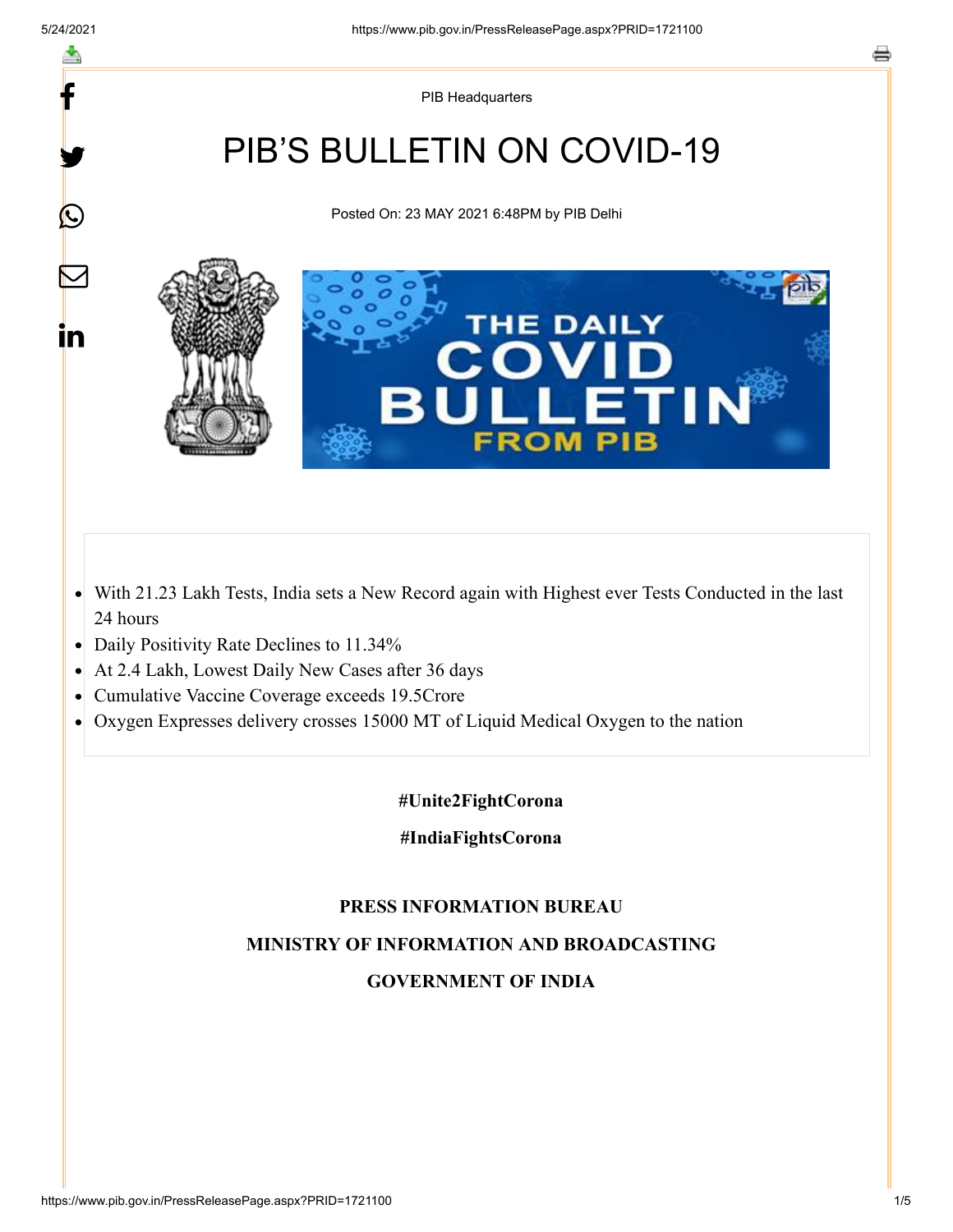$\bigcirc$ 



|                                                 |                 | 4,83,225 (20%)                          | 24,658 (1.0%) |
|-------------------------------------------------|-----------------|-----------------------------------------|---------------|
| 23, 22, 146 ( $\triangle$ 28, 514)              | 20,25,319 (87%) | 2,89,657 (12%)                          | 7,170 (0.3%)  |
| 18,06,861 (435,873)                             | 15,02,537 (83%) | 2,84,278 (16%)                          | 20,046 (1.1%) |
| 16,65,176 (45,964)                              | 15,51,716 (93%) | 94,482 (6%)                             | 18,978 (1.1%) |
| 15,62,060 ( $\triangle$ 19,981)                 | 13,41,355 (86%) | 2,10,683 (13%)                          | 10,022 (0.6%) |
| 14, 15, 219 ( $\triangle$ 2, 260)               | 13,60,898 (96%) | 31,308 (2%)                             | 23,013(1.6%)  |
| 12,48,668 ( $\triangle$ 18,863)                 | 11,02,772 (88%) | 1,31,688 (11%)                          | 14,208 (1.1%) |
| 9,45,694 (44,328)                               | 8,62,660 (91%)  | 70,540 (7%)                             | 12,494(1.3%)  |
| 9,09,521 ( $\triangle$ 6,103)                   | 7,79,601 (86%)  | 1,22,330 (13%)                          | 7,590 (0.8%)  |
| 7,84,676 ( $\triangle$ 4,205)                   | 6,95,026 (89%)  | 80,127 (10%)                            | 9,523(1.2%)   |
| 7,60,963 ( $\triangle$ 3,844)<br>Madhya Pradesh | 6,91,427 (91%)  | 62,053 (8%)                             | 7,483 (1.0%)  |
| 7,33,628 ( $\triangle$ 5,021)                   | 6,78,220 (92%)  | 47,993 (7%)                             | 7,415 (1.0%)  |
| 6,85,574 (44,375)                               | 6,36,224 (93%)  | 44,908 (7%)                             | 4,442 (0.6%)  |
| 6,79,530 ( $\triangle 11,108$ )                 | 5,77,983 (85%)  | 99,091 (15%)                            | 2,456 (0.4%)  |
| 5,51,035 (43,308)                               | 5,04,970 (92%)  | 42,959 (8%)                             | 3,106 (0.6%)  |
| 5,33,973 (45,297)                               | 4,59,681 (86%)  | 61,203 (11%)                            | 13,089 (2.5%) |
| 3,65,620 ( $\triangle$ 5,980)                   | 3,07,548 (84%)  | 55,405 (15%)                            | 2,667(0.7%)   |
| 3,29,072 (42,037)                               | 3,01,705 (92%)  | 22,566 (7%)                             | 4,801(1.5%)   |
| 3,10,469 (42,903)                               | 2,46,806 (79%)  | 57,929 (19%)                            | 5,734(1.8%)   |
|                                                 |                 | 23,98,925 (431,183)<br> 18,91,042 (79%) |               |

\* 'Recovered' and 'Active' bar plots (for states) are to scale; the 'Deaths' plot is NOT to scale

@COVIDNewsByMIB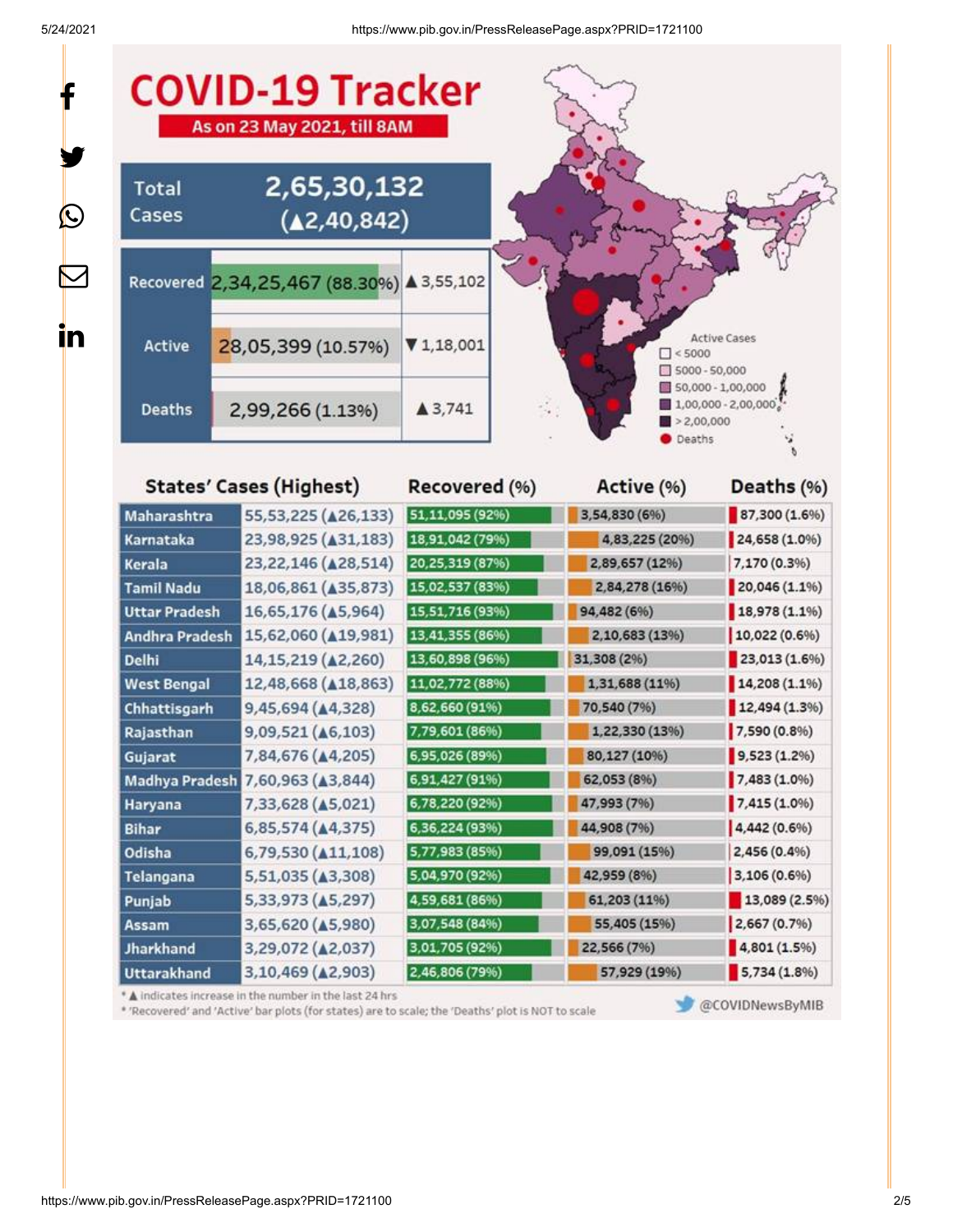| 4/ZUZ 1    |                                                                                                  | https://www.pip.gov.in/PressReleasePage.aspx?PRiD=1721100     |                             |  |  |  |
|------------|--------------------------------------------------------------------------------------------------|---------------------------------------------------------------|-----------------------------|--|--|--|
| f          | <b>Ministry of Information</b><br>and Broadcasting<br>Government of India<br>COVID-19<br>Vaccine | #IndiaFightsCorona                                            | <b>Dew</b><br><b>Elison</b> |  |  |  |
| $\bigcirc$ | (As on 23rd May, 2021   07:00 AM)                                                                | <b>COVID-19 Vaccination Status</b>                            |                             |  |  |  |
| in         |                                                                                                  | More than 19,50,04,184<br>COVID-19 vaccine doses administered |                             |  |  |  |
|            | <b>Doses for</b>                                                                                 | 1 <sup>st</sup> Dose                                          | 2 <sup>nd</sup> Dose        |  |  |  |
|            | <b>HCWs</b>                                                                                      | 97,52,900                                                     | 67,00,614                   |  |  |  |
|            | <b>FLWs</b>                                                                                      | 1,49,52,345                                                   | 83,26,534                   |  |  |  |
|            | $45 - 60$<br>years                                                                               | 6,06,90,560                                                   | 97,87,289                   |  |  |  |
|            | Above 60<br><b>Years</b>                                                                         | 5,65,55,558                                                   | 1,82,44,476                 |  |  |  |
|            | $18 - 44$<br>years                                                                               | 99,93,908                                                     |                             |  |  |  |
|            | <b>Total</b>                                                                                     | 15, 19, 45, 271                                               | 4,30,58,913                 |  |  |  |
|            | O/MIB_Hindi O/inbministry<br>O/MIB_India<br>C /COVIDNewsByMIB<br>O/inbministry @/mib_india       |                                                               |                             |  |  |  |

### **At 2.4 Lakh, Lowest Daily New Cases after 36 days; Daily Positivity Rate Declines to 11.34%**

## **With more than 21.23 Lakh tests conducted in the last 24 hours, India has again set a new record of highest tests conducted in a single day.**

- This is also the fifth successive day of more than 20 lakh tests in India. India has significantly ramped up its testing capacity to about 25 lakh tests per day, since Jan 2020.
- On a declining trajectory, the Daily Positivity Rate has declined to **11.34%.**In another positive development, India has recorded less than 3 lakh Daily New Cases for seven consecutive days now.
- 2,40,842 Daily New Cases were registered in the last 24 hours. This is the lowest figure since 17<sup>th</sup> April 2021, when the daily new cases were 2.34 lakh.
- India's Daily Recoveries continue to outnumber the Daily New Cases for the ninth consecutive day. **3,55,102** recoveries were registered in the last 24 hours.
- The National Mortality Rate currently stands at **1.13%.**
- **3,741** deaths were reported in the last 24 hours.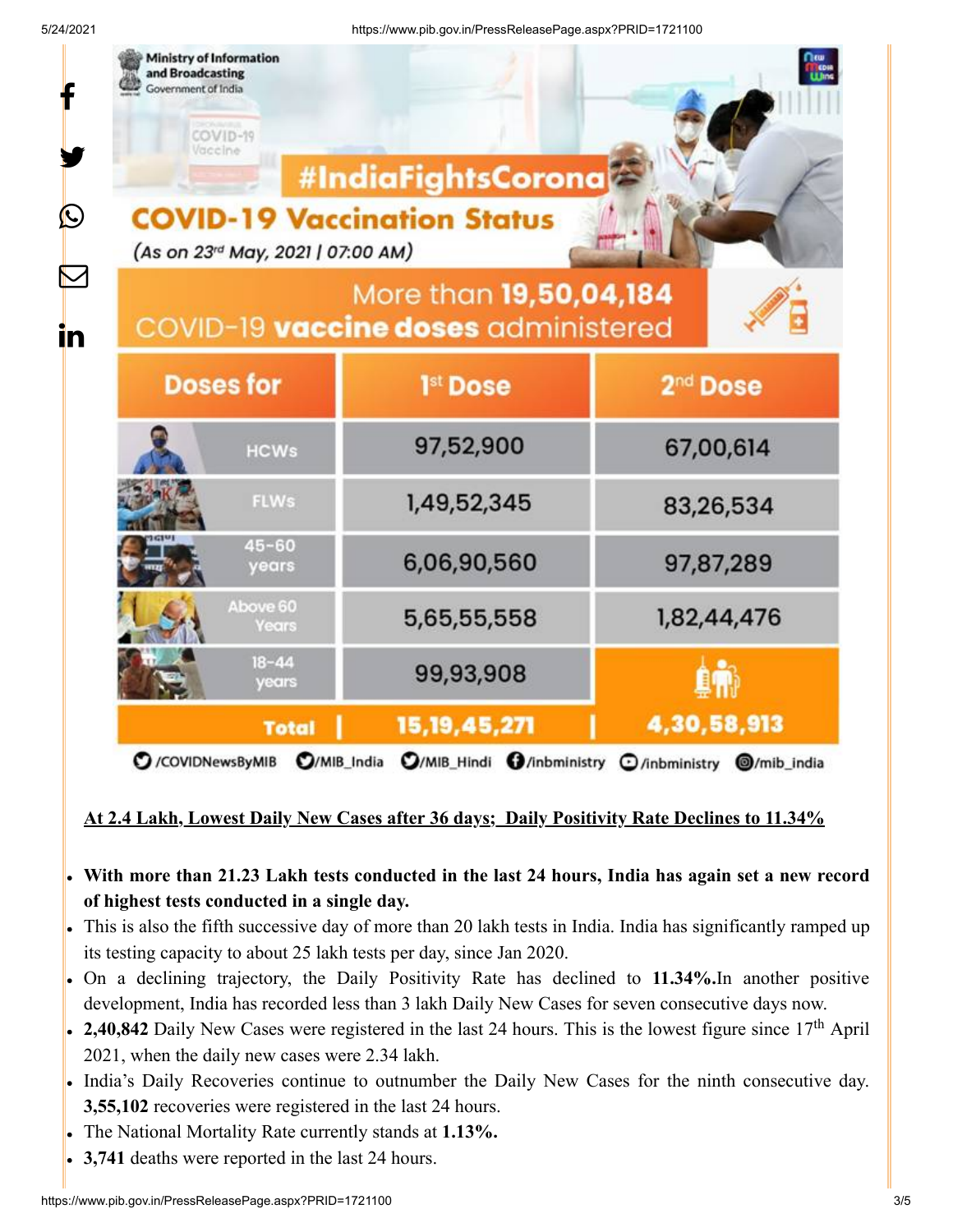The cumulative number of COVID-19 vaccine doses administered in the country exceeds **19.50 Cr**

For details[:https://www.pib.gov.in/PressReleasePage.aspx?PRID=1721015](https://www.pib.gov.in/PressReleasePage.aspx?PRID=1721015)

# **More than 21.80 crore vaccine doses provided to States/UTs**

# **More than 1.90 crore doses still available with States/UTs to be administered**

As part of the nationwide vaccination drive, Government of India has been supporting the States and UTs by providing them COVID Vaccines free of cost. In addition, the Govt. of India has also been facilitating direct procurement of vaccines by the States/UTs. Vaccination is an integral pillar of the **comprehensive strategy of Government of India for containment and management of the pandemic,** along with Test, Track, Treat and COVID Appropriate Behaviour.

Under the Strategy, in every month 50% of the total Central Drugs Laboratory (CDL) cleared vaccine doses of any manufacturer would be procured by Govt. of India. It would continue to make these doses available to the State Govts totally free of cost as was being done earlier.

Government of India has so far provided, both through the free of cost category and through direct state procurement category, **more than 21.80 crore vaccine doses** (21,80,51,890) to States/UTs. For details: <https://www.pib.gov.in/PressReleasePage.aspx?PRID=1721016>

### **Update on COVID Relief Aid**

Government of India has been receiving international cooperation of COVID-19 relief medical supplies and equipment since 27th April 2021 from different countries/organisations. These are being expeditiously dispatched/delivered to the States and UTs to supplement their efforts towards COVID19 management.

Cumulatively, 16,630 Oxygen Concentrators; 15,961 Oxygen Cylinders; 19 Oxygen Generation Plants; 11,516 ventilators/ BiPAP; ~6.9 L Remdesivir vials delivered/ dispatched through road and air, from 27th April 2021 to 22nd May 2021.

For details:<https://www.pib.gov.in/PressReleasePage.aspx?PRID=1721035>

## **Union Defence Minister chairs a national consultation to discuss conduct of Class XIIth exams and professional courses entrance exams**

A national consultation was arranged today by the Ministry of Education, Government of India with the Education Ministers and Administrators of all States and UTs. The consultation was chaired by the Union Defence Minister ShriRajnath Singh, and was attended by Union Education Minister ShriRameshPokhriyal'Nishank', Union Minister for Women and Child Development and Textiles, Smt. SmritiZubinIrani, Union Minister for Forest, environment and Climate change and Information and Broadcasting, ShriPrakashJavadekar and Minister of State for Education Shri Sanjay Dhotre.